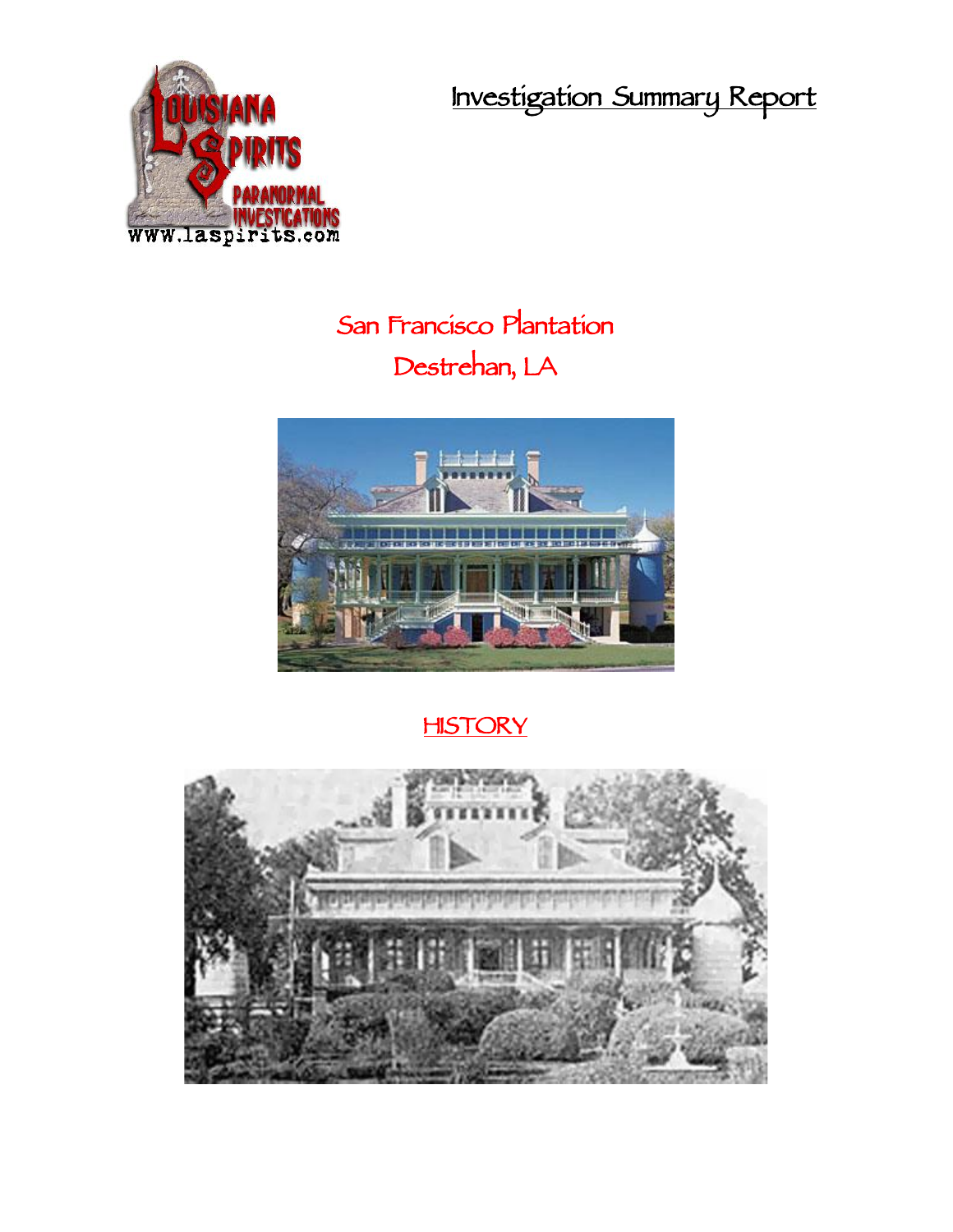San Francisco Plantation was built in 1856 by Edmond Bozonier Marmillon. It is the most distinctive and only authentically restored plantation on the River Road. It features five artistically hand painted ceilings, faux marbling, and faux wood graining throughout and antique furniture by master craftsman John Henry Belter.



Although the house, in St. John-the-Baptist Parish, Louisiana, is antebellum in a chronological sense, it is certainly not typical of the period. Its style and coloration are totally distinctive.

The house is so distinctive, in fact, that it inspired novelist Frances Parkinson Keyes to write "Steamboat Gothic", a story about a family she imagined lived there. Viewed from some angles, the house closely resembles the ornate and yet graceful superstructure of a Mississippi riverboat.

There seems to be no link with California; the Marmillions were undoubtedly Louisiana French and their travels would traditionally have taken them to Europe, on the Grand Tour, rather than westward.

The most important period in the history of the mansion was the time of prosperity in the late Eighteen Fifties, when the intricate decorating and remodeling were undertaken. Little was done after that, until the Bougère period. The Bougères, who had a larger family, added two bedrooms on the first floor and removed some of the large doors in the main entrance. The stairways were partitioned and gas lights were installed. Some redecorating was done.

The Ory family purchased the property in 1904, and added a kitchen and bathrooms but fortunately undertook few other alterations.

As a result of the Great Flood of 1927 the Army Corps of Engineers constructed the present standard levee and completed it by 1932. Local residents were among persons who lobbied the Louisiana legislature to pass a measure that would save as many plantations along the River Road as possible. Fortunately, the Corps was able to curve the levee around San Francisco at the time it was owned by the Ory family. The house was listed on the National Register of Historic Places in 1974 when the San Francisco Plantation Foundation began restoration.

In 1954, the Ory family leased the house to Mr. and Mrs. Clark Thompson who maintained the premises and opened the mansion to the public.